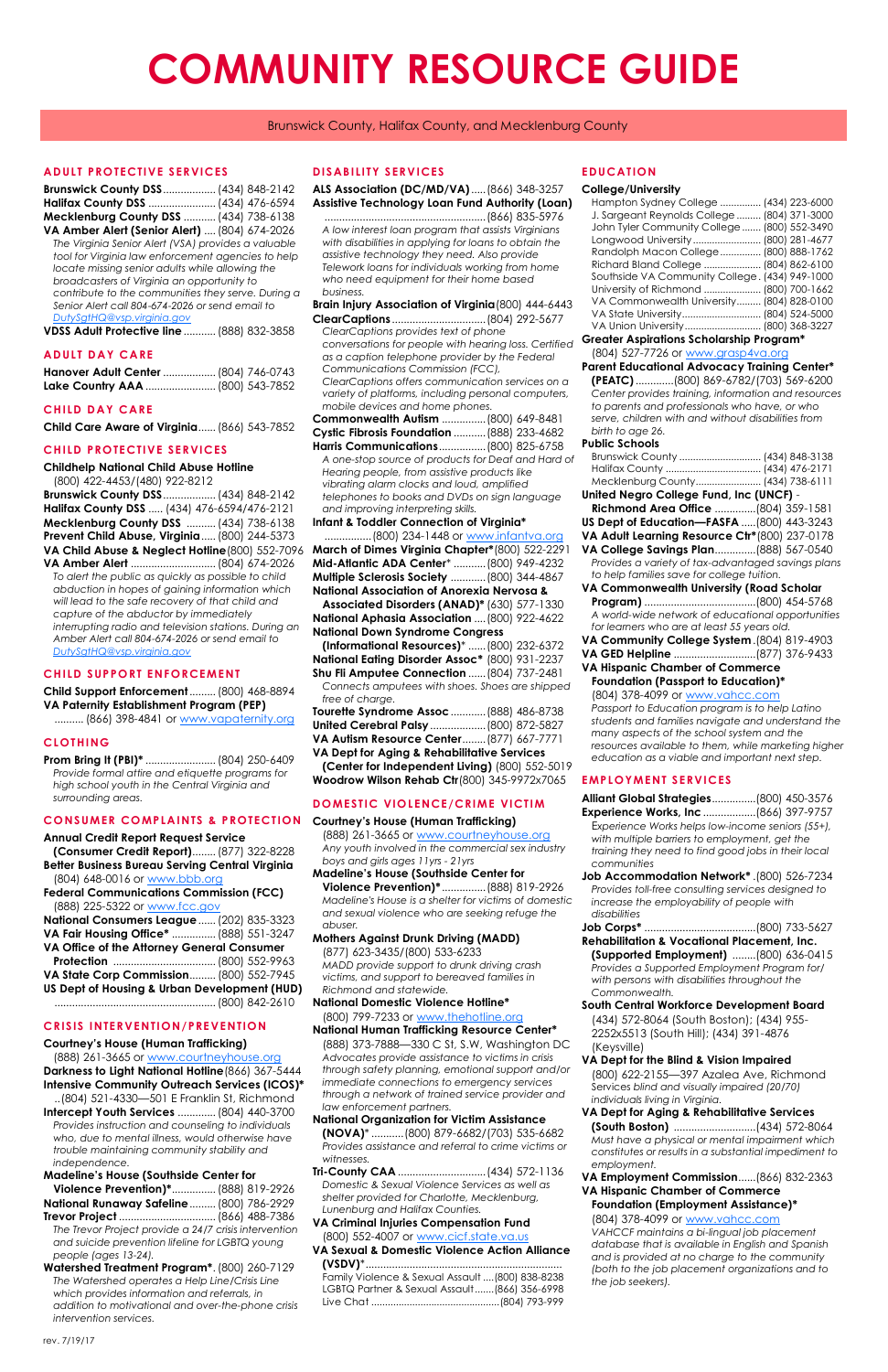#### **EX-OFFENDER/ REENTRY PROGRAMS**

| Provides housing for men with life-controlling issues. |  |
|--------------------------------------------------------|--|
| Men who are accepted into The Bridge Ministry's 12     |  |
| to 18 month program must not have been                 |  |
| convicted of any sexual or violent crimes.             |  |
|                                                        |  |
| Johnny Apple Seed Association (571) 306-3066           |  |
| Piedmont House  (434) 971-3835                         |  |
| <b>VA Dept of Corrections</b>                          |  |
| Probation & Parole #38 (434) 348-3211                  |  |

#### **FINANCIAL ASSISTANCE**

| Assurance Wireless  (888) 898-4888           |  |  |
|----------------------------------------------|--|--|
| Citizens Energy Oil Program  (877) 563-4645  |  |  |
| Columbia Gas of Virginia  (800) 543-8911     |  |  |
| Comcast Internet Essentials*  (855) 846-8376 |  |  |
| <b>Improvement Association, The</b>          |  |  |

(434) 634-2490—1750 E Atlantic St, Emporia *(Housing): Eligible Brunswick individuals/families who are currently in housing and are at imminent risk of becoming homeless. Other eligibility requirements apply.* 

**Safelink Wireless** ............................(800) 977-3768 **Telamon Corp (Housing Loan)** ...(434) 421-6491 *Applicants must be a first time home buyers and meet income guidelines as defined by HUD.* 

- **Tri-County CAA\*** ....................(434) 575-7916x237 *(Housing): Individuals or families who are homeless or at imminent danger of becoming homeless. (Energy Share): The client must have a disconnect notice, a budget removal notice or a payment plan because of a disconnect notice. This requirement does not apply to adults over age 60, who have an account in their names.*
- **VA Housing Development Authority (VHDA) - Home Mortgage Loan** ..............(877) 843-2123 *Virginia Housing Development Authority (VHDA) provides mortgages, primarily for first-time homebuyers and also to developers building, renovating or refinancing affordable rental housing.*

**Verizon Lifeline Services\***.............(800) 837-4699

#### **FINANCIAL COUNSELING**

#### **Consumer Education Services, Inc (CESI)**

(877) 829-0851 or [www.cesisolutions.org](http://www.cesisolutions.org) *Consumer Education Services, Inc. (CESI) is a nonprofit service provider of comprehensive personal financial education and solutions.*

**Clearpoint Credit Counseling Solutions (Debt Management)**............................(877) 877-1995 **Goodwill of Central & Coastal VA**(804) 745-6300 *An alternative to payday lending with financial* 

*education and coaching to help break the cycle that traps borrowers in debt.*  **Housing Opportunities Made Equal of Virginia** 

**(HOME)\*** .......................................(804) 354-0641 *Money Management and Credit Recovery Classes*  **HOUSING SERVICES** *offered the first Thursday of the month, 6PM-8PM.*

**InCharge Debt Solutions\*** ............(800) 565-8953 **Money Management Intl** ............(866) 889-9347 *MMI provides free credit counseling to every client* 

*in need of financial guidance.* **National Foundation for Credit Counseling (NFCC)\***............(800) 388-2227/(800) 682-9832 *Provides free and low-cost help from a trained, certified counselors to assist individuals with money management, solutions to current financial problems, and developing personalized plans to help prevent future credit difficulties.*

**Neighborhood Housing Services of Richmond, Inc (Credit Counseling)**............(804) 329-2500 *Financial literacy workshop series for those who are* 

*interested in building their financial literacy skills, reducing debt or curing credit issues.* 

**Tri-County CAA\*** ....................(434) 575-7916x237 *Promotes thrift and consumer education.*

# **FOOD**

### **Central Virginia Food Bank, FeedMore (Hunger**

**Help Line)\***...................................(804) 521-2500 **VA Dept of Health (WIC)\*** ............(888) 942-3663 *Women, Infants and Children Program is a supplemental food program for women who are pregnant, postpartum or breast feeding; infants up to 2 yrs of age; and children up to 5 yrs of age.*  Brunswick County...............................(888) 222-0512 Halifax County....................................(434) 476-6594 Mecklenburg County ........................(434) 738-6545

# **VA Dept of Social Services (Food Stamps/SNAP)**

| Mecklenburg County  (434) 738-6138 |
|------------------------------------|
|                                    |

#### **HEALTHCARE**

**Alzheimer's Disease Education & Referral Center (ADEAR)\*** ......................................(800) 438-4380 *Alzheimer's Disease Education and Referral (ADEAR) Center provides information about Alzheimer's disease and related disorders to health*  **LEGAL SERVICES** *professionals, patients and their families, and the public.* 

**American Cancer Society\*** .........(800) 227-2345 **American Liver Foundation** .........(800) 465-4837 **Arthritis Foundation Virginia**(800) 365-3811x4650

**Central VA Care Connection for Children (Special Health Care)** ...............(804) 866-5965 *Virginia resident, under the age of 21, have special health care needs as defined by program* 

*guidelines.*  **Central VA Health Services\*** .......(434) 949-7211 **Public Health**

| Mecklenburg County | (434) 738-6545 |
|--------------------|----------------|

Mecklenburg County ........................(434) 738-6545 **Enroll Virginia (Health Insurance Counseling)\*** ......... (888) 392-5132 or visit [www.enrollva.org](http://www.enrollva.org) **EyeCare America**..........................(877) 887-6327 **Faces of Hope of Virginia** ............(804) 592-4751

**Halifax County Cancer Assoc.** (434) 476-2714 *Will loan Hospital Equipment (beds, walkers, wheelchairs, commodes, etc.) and Cancer Related Supplies, Turbans, Wigs, Bras and Prostheses.* 

**Leukemia & Lymphoma Society\***(800) 955-4572 **Lupus Foundation of Virginia**.......(888) 262-9632 **National Resource Center on ADHD at CHADD\* (Information Services)**...............(800) 233-4050 **Poison Control\*** ..............................(800) 222-1222

**Project Inform (HIV Treatment Infoline)** Spanish ................................................(800) 448-0440 Information Line..................................(800) 822-7422 *The HIV Treatment Infoline provides HIV treatment and care information, free of charge, to people living with HIV, their providers and support networks.*  **Solve ME/CFS Initiative** .................(704) 364-0016

**St. Joseph's Villa (Autism)**............(804) 553-3241 *The Sarah Dooley Center for Autism prepares students with autism for the fullest possible life as adults. In addition to its academic program, the Center's emphasis is on teaching students vocational and life skills so that, as adults, they can have the greatest degree of self-sufficiency and self-esteem possible.* 

**United Network for Organ Sharing**(888) 894-6361 **VA Breast Cancer Foundation** ....(800) 345-8223 **VA League for Planned Parenthood\***

(800) 230-7526—201 N Hamilton St, Richmond **VCU Health System (Community Health Education Center)**......................(804) 828-2432 **VCU HIV Services**...........................(804) 828-0957

**Amramp** ..........................................(800) 649-5215 *Amramp sells, rents and installs wheelchair lifts; stairlifts and modular wheelchair ramps that usually DO NOT require permits, contractors or property tax assessments! These assistive products can be installed in days. The products can be easily dismantled with no damage to the home or property, and moved to another location.*  **Housing Opportunities Made Equal of Virginia** 

**(HOME) - Foreclosure Prevention Services** (804) 354-0641 or visit [www.homeofva.org](http://www.homeofva.org) **Homeownership Preservation Foundation** 

# **(Foreclosure Prevention)** ..........(888) 995-4673

*HPF provides a comprehensive financial education and confidential foreclosure prevention counseling.* 

**Telamon Corp (Housing Loan)**....(434) 421-6491 *Applicants must be a first time home buyers and meet income guidelines as defined by HUD.* 

**Tri-County CAA\***.....................(434) 575-7916x236 *Addresses sub-standard housing conditions in Halifax and South Boston.*

**USDA Rural Development** ............(804) 287-1564 *Provides affordable apartments in various rural locations throughout Virginia.* 

**US Dept of Housing & Urban Development (HUD)** (800) 842-2610 or visit [www.hud.gov](http://www.hud.gov) *People with low incomes who need a housing* 

*referral.*

**VA Fair Housing Office\***................(888) 551-3247 **VA Housing Development Authority (VHDA) -**

**Home Mortgage Loan**...............(877) 843-2123 *Virginia Housing Development Authority (VHDA) provides mortgages, primarily for first-time homebuyers and also to developers building, renovating or refinancing affordable rental housing.* 

**VA Housing Development Authority (VHDA) -**

**Housing Search\***.........................(877) 428-8844

#### **LAW ENFORCEMENT**

| <b>County Sheriff's Office</b>        |  |
|---------------------------------------|--|
|                                       |  |
| Virginia State Police  (800) 552-0962 |  |

#### **Commonwealth Catholic Charities**

**(Guardianship-Private)**............. (804) 285-5900 *Commonwealth Catholic Charities local private guardianship program acts as a guardian of last resort to adults who are legally incapacitated.* 

| goaraigns no program acis as a goaraign or iasi       |  |
|-------------------------------------------------------|--|
| resort to adults who are legally incapacitated.       |  |
| <b>Equal Employment Opportunity Commission</b>        |  |
| (EEOC) - Investigations of Employment                 |  |
| Discrimination*  (800) 669-4000                       |  |
| Lambda Legal  (866) 542-8336                          |  |
| A national organization committed to achieving full   |  |
| recognition of the civil rights of lesbians, gay men, |  |
| bisexuals, transgender people, and those with HIV     |  |
| through impact litigation, education and public       |  |
| policy work.                                          |  |
| Secretary of the Commonwealth (Restoration of         |  |
|                                                       |  |
| <b>US Dept of Labor Wage and Hour Division</b>        |  |
| Richmond District Office* (866) 487-9243              |  |
| <b>US Equal Employment Opportunity Commission</b>     |  |
| (Employment Discrimination Services)                  |  |
| (800) 669-4000-200 Grandy St, Ste 739,                |  |
| Norfolk                                               |  |
| VA Dept. of Labor & Industry (Labor Issues)*          |  |
|                                                       |  |

| Brunswick County  (804) 371-3104 |  |
|----------------------------------|--|
|                                  |  |

Mecklenburg County ............... (804) 371-3104 **VA Dept of the Treasury (Unclaimed Property)** (800) 468-1088—101 North 14th St, Richmond

**VA Hispanic Chamber of Commerce Foundation (Legal Assistance)\***(804) 378-4099 *The Virginia Hispanic Chamber of Commerce Foundation offers two legal clinics: one on civil law and the other on immigration law.* 

**VA Legal Aid Society, Inc** ........... (866) 534-5243 **VA Poverty Law** ............................. (844) 802-5910

*A toll-free helpline offering legal assistance and advice to Virginians aged 60 or over and for those calling on their behalf.* 

#### **MEDICATION/MEDICAL SUPPLIES**

**AstraZebeca Pharmaceuticals\***. (800) 236-6363 **Augmentative Communication Consultants (Moon Township)** ....................... (800) 982-2248 *ACCI distributes various communication devices, environmental controls, adaptive toys, switches, educational software, prevocational materials, wheelchair mounting systems, work stations, and low tech. items*  **CareConnect USA**......................... (800) 291-1206 **Eli Lilly and Company**................... (800) 545-5979 **Genentech Access to Care Foundation (Prescription Assistance)**.......... (866) 422-2377 **GlaxoSmithKline-Bridges to Access (Prescription Assistance)\*..............................** (866) 728-4368 **Halifax County Cancer Assoc.** .. (434) 476-2714 *Will loan Hospital Equipment (beds, walkers, wheelchairs, commodes, etc.) and Cancer Related Supplies, Turbans, Wigs, Bras and Prostheses.*  **Key Health Care Discount Prog** . (888) 320-5397 **Mobility Supercenter**.................... (866) 202-8607 *Mobility Supercenter sell equipment that is needed from Wheelchair Ramps, Stair Lifts, Ceiling Lifts and Home Modifications to simple Driving Aids, Scooter Lifts, Complex Vehicle Modifications, New and Used Wheelchair Accessible Vans.* 

**National Organization for Rare Disorders (Patient** 

| Provides a unique federation of voluntary health                           |  |
|----------------------------------------------------------------------------|--|
| organizations dedicated to helping people with                             |  |
| rare "orphan" diseases and assisting the                                   |  |
| organizations that serve them.                                             |  |
| New Eyes for the Needy  (973) 376-4903                                     |  |
| Novartis Patient Assistance Prog (800) 277-2254                            |  |
| <b>Partnership for Prescription Assistance, Virginia</b>                   |  |
|                                                                            |  |
| Patient Advocate Foundation*  (800) 532-5274                               |  |
| Pfizer RxPathways (866) 470-1748                                           |  |
|                                                                            |  |
| VA Dept. for the Deaf & Hard of Hearing (Tech                              |  |
| Assistance Program)  (800) 552-7917                                        |  |
| Provides a Technology Assistance Program (TAP)                             |  |
| dedicated to making technology available to                                |  |
| qualified applicants who are deaf, hard of hearing,<br>or speech impaired. |  |
| VA Drug Card* (866) 413-9778                                               |  |